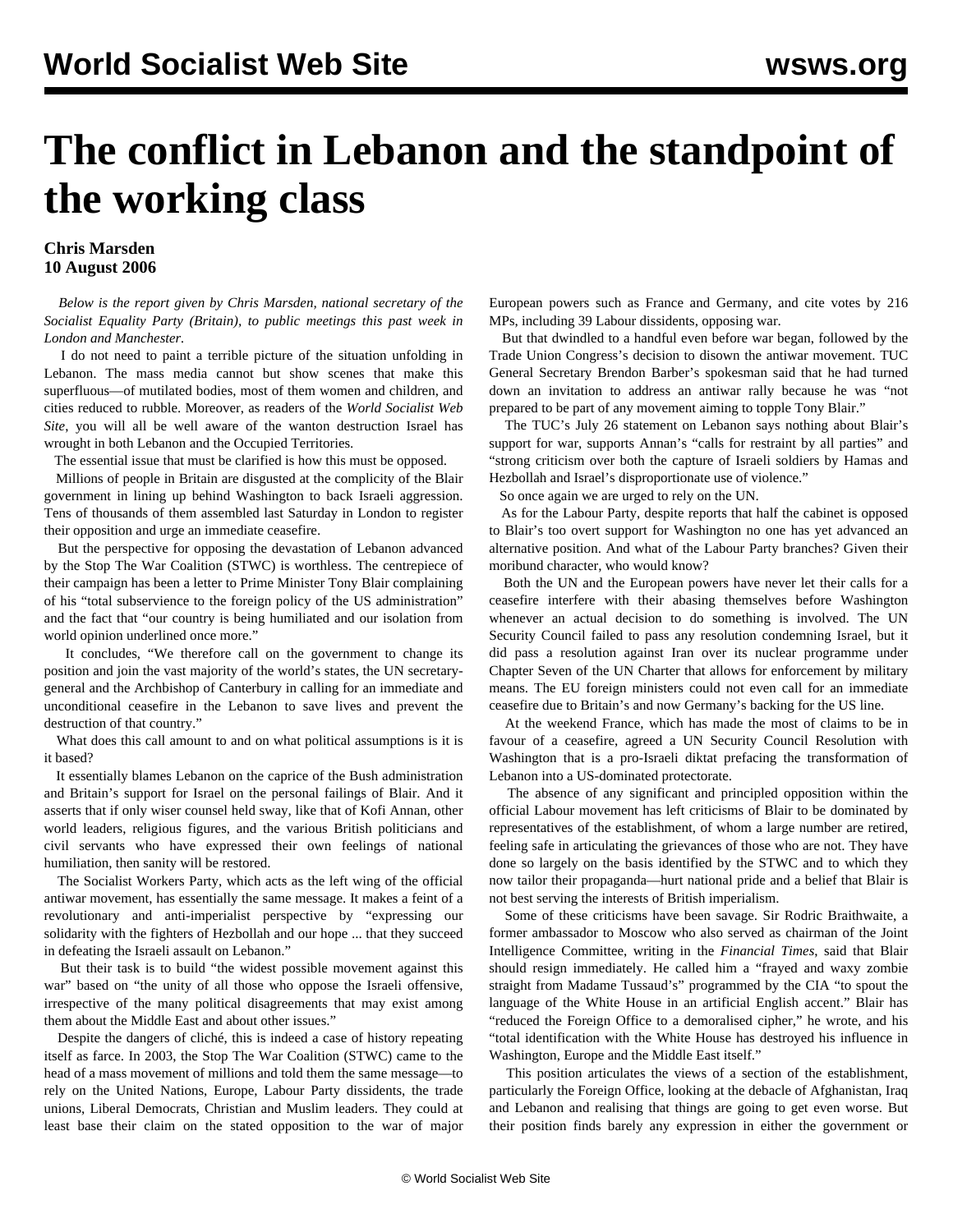## Parliament as a whole.

 Many Labourites fear the depth of hostility that Blair has generated. He is more hated now than Thatcher. But all Chancellor Gordon Brown, Blair's main challenger for leadership, can summons the courage to do is to keep quiet on Lebanon. He dare not speak in favour for fear of being irredeemably tarnished in the eyes of the electorate. He dare not speak against because he is just as closely tied to Washington, Murdoch and the neo-cons as his rival.

 Blair will not quit any time soon and his departure in itself—though welcome—would not change things fundamentally anyway. All that most of his critics want is for Blair to take his distance from Washington. None of them call for a break with US policy.

 British imperialism is faced with an unprecedented and worsening crisis. It has been plunged into a political crisis that poses incalculable dangers, but from which there appears no way out.

 The raging of the former diplomats and sections of the Tory backbenchers is centred on complaints of political impotence, the damage to Britain's standing, and the fact that the vast body of experience they represent is not being taken account of by Blair. However, they are reacting not merely against the failings of one man but to the fundamental character of contemporary political life.

 Blair appears deaf to the entreaties of those who believe they stand for the national interests of the British bourgeoisie because he is a representative of a global financial oligarchy that is able to determine the course of world affairs—an oligarchy whose predatory designs on the riches of the world find consummate expression in the policy imperatives of both Washington and Number 10.

 But the fact that sections of the bourgeoisie feel that they have been excluded from the political process does not make them allies of the millions of working people seeking to oppose the decimation of Lebanon and Gaza. It is not a question of taking sides with his critics seeking to safeguard the political fortunes of British imperialism in the Middle East and internationally, but of charting an independent course.

 The strategy of the working class must be dictated by the nature and scale of the tasks at hand. It cannot be one that is supposedly acceptable to the greatest numbers, but which in fact looks to sections of the bourgeoisie and its institutions to oppose the United States.

 And in formulating this strategy, it must be understood that the bitterness generated amongst sections of the establishment over their exclusion from the decision-making process is only the palest manifestation of a far more significant product of the rule of the financial oligarchy. The closing down of all the traditional forms of democratic accountability that has lent Blair both a presidential aspect and the appearance of a US puppet is directed first and foremost at insulating government from the views, needs and aspirations of the working class.

 Democracy is incompatible with an economic and political agenda based on the further enrichment of an already fabulously wealthy and parasitic layer through a combination of colonial-style plunder and the constant erosion of workers' living standards. The struggle against war and the defence of the democratic rights and social gains of working people must be conducted through the methods of class struggle and by a new party that advances the independent political interests of the working class.

 In a 1938 article, "A fresh lesson on the character of the coming war," Leon Trotsky wrote:

 "A new partition of the world is on the order of the day. The first step in the revolutionary education of the workers must be to develop the ability to perceive beneath the official formulas, slogans, and hypocritical phrases, the real imperialist appetites, plans, and calculations."

 Such a clarification remains the starting point for the political education of working people today and of the re-forging of the international workers movement on socialist foundations.

World Socialist Web Site has sought to lay bare the essentlate nature of the period that we have now entered into and its political implications. The Bush doctrine of "preemptive war" marks the turn by the US to war as an instrument of foreign policy, aimed at securing is hegemony over the Middle East and the rest of the world.

 This marks a new stage in world politics—the break-up of the post-World War II framework of international law and a return to the most naked and brutal forms of imperialist politics.

 This also finds expression in the actions of the European powers that have aligned themselves with the US war drive. Blair may have assumed the role of the most craven apologist for Bush, but his policy of appeasement is the order of the day throughout Europe.

 Appeasement is firstly dictated by military weakness—Europe's leaders are in awe of American power and fear that opposition would only provoke Washington to pursue an avowedly unilateral course. But it is also determined by their own imperial ambitions and a desire to secure a share of vital oil and gas resources in return for supporting Washington.

 That is why no section of the ruling class, in Britain or the rest of Europe, can be entrusted with opposing the US-inspired assault on Lebanon, or averting the growing danger of a wider war in the Middle East.

 Neither the US, nor the British government, will retreat on Lebanon in the face of mere protest, because so much is invested in it.

 The conflict is not the result of an independent move by Israel, in which it has utilised "disproportionate" violence. It was conceived of by Washington and the violence being utilised is entirely *in proportion* to its real aim—of reducing the entire Middle East to a colonial protectorate of the US, with Israel as regional enforcer. The goal of imperialist conquest cannot be accomplished without destroying every last vestige of resistance amongst the peoples of the region, Arab, Iranian, Afghan—and including the Jewish working class.

 There are always parallels to be drawn with the actions of the Nazis in the 1930s. I would like to add one of my own.

 Between 1933 and 1936, the Third Reich had begun a programme of rearmament in preparation for enacting an expansionist foreign policy. On March 12, 1938 Austria was occupied by the German army, and on the following day it was annexed to the Reich. The next target was Czechoslovakia.

 The Shofar web site explains how this was conceived of by Hitler and Minister of War Wilhelm Keitel.

 On April 22, 1938 the two discussed the pretexts which Germany might develop as an excuse for a sudden and overwhelming attack—an "incident" of their own creation, including the supposed assassination of the German Ambassador in Prague. The plan was known as the Green Case and had been circulated in secret to Germany's armed forces.

 On May 30, 1938 Hitler issued the revised military directive for Case Green.

It reads:

"1. Political Prerequisites.

 "It is my unalterable decision to smash Czechoslovakia by military action in the near future. It is the job of the political leaders to await or bring about the politically and militarily suitable moment...

 "The proper choice and determined and full utilization of a favourable moment is the surest guarantee of success. Accordingly the preparations are to be made at once.

"2. Political Possibilities for the Commencement of the Action.

"The following are necessary prerequisites for the intended invasion:

"a. suitable obvious cause and, with it

"b. sufficient political justification,

 "c. action unexpected by the enemy, which will find him prepared to the least possible degree.

"From a military as well as a political standpoint the most favorable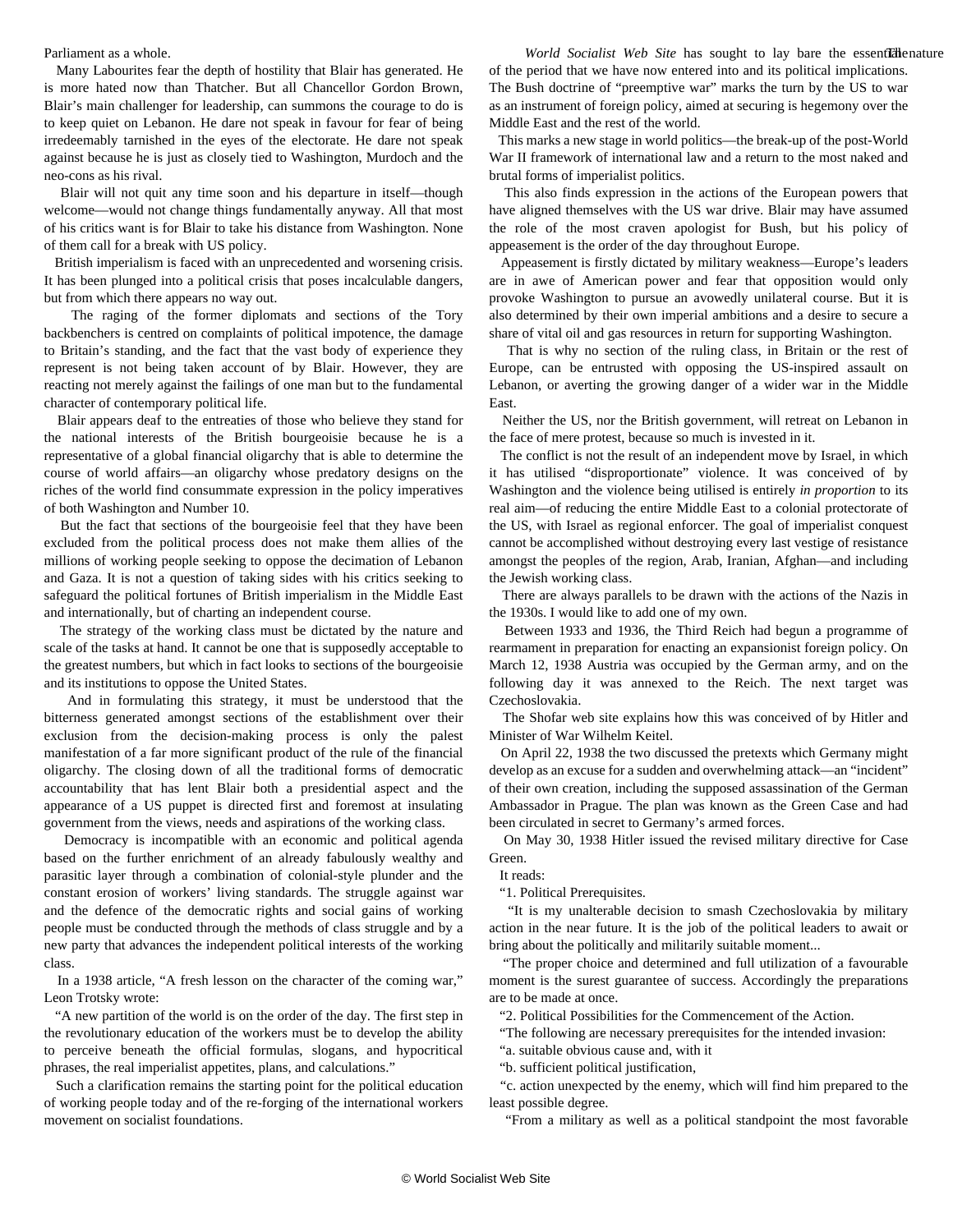course is a lightning-swift action as the result of an incident through which Germany is provoked in an unbearable way for which at least part of world opinion will grant the moral justification of military action."

 Does this remind anyone of anything? It might today be renamed the Olmert doctrine, or the Shalit gambit.

 We have already drawn attention to the report in the *San Francisco Chronicle* July 21 that Israel's military response to the capture of its soldiers by Hezbollah commandos—and by extension the Israeli Defence Force's earlier action in Gaza—was planned more than one year ago.

 It shows that detailed foreknowledge of events was shared by Israel not only with the US government, but its media. They all knew that every word they spoke, every line printed claiming that Israel was mounting a defensive action, was a lie.

 Now in the latest edition of the *New Statesman*, its editor John Kampfner writes that "Blair knew the attack on Lebanon was coming but he didn't try to stop it, because he didn't want to."

 He continues somewhat obliquely, "I am told that the Israelis informed George W. Bush in advance of their plans to 'destroy' Hezbollah by bombing villages in southern Lebanon. The Americans duly informed the British. So Blair knew."

 One must assume that Kampfner only makes this claim because his sources are impeccable.

 These reports indicate an important fact. It is not Israel that is equivalent to Germany in the 1930s. That role should be assigned to the United States. In waging war against Lebanon, Israel is implementing a far more all-encompassing American plan to create—in the words of Condoleezza Rice—a new "Middle East."

 Israeli strategy has been devised by the same Washington neo-cons that determine US policy and is inexplicable outside of this reality. Israel relies on the US, not only for its armed forces and economic survival, but ultimately to ensure its position as an undisputed regional power.

 As long ago as 1996, neo-cons including Richard Perle, Douglas Feith and David Wurmser proposed a plan by the Institute for Advanced Strategic and Political Studies "Study Group on a New Israeli Strategy Toward 2000" to the incoming Likud government of Binyamin Netanyahu.

 It called for an end to peace negotiations based on giving land to the Palestinians that threatened Israel's national sovereignty:

 "First and foremost, Israel's efforts to secure its streets may require hot pursuit into Palestinian-controlled areas, a justifiable practice with which Americans can sympathize.... Israel has no obligations under the Oslo agreements if the PLO does not fulfill its obligations. If the PLO cannot comply with these minimal standards, then it can be neither a hope for the future nor a proper interlocutor for present. To prepare for this, Israel may want to cultivate alternatives to Arafat's base of power."

 Under the heading "Securing the Northern Border" it said that "Syria challenges Israel on Lebanese soil. An effective approach, and one with which America can sympathize, would be if Israel seized the strategic initiative along its northern borders by engaging Hezbollah, Syria, and Iran, as the principal agents of aggression in Lebanon."

 The key task was to "focus on removing Saddam Hussein from power in Iraq—an important Israeli strategic objective in its own right—as a means of foiling Syria's regional ambitions."

They also called for "reestablishing the principle of preemption."

 In January 1998, these same layers famously sent a letter to then President Bill Clinton advising a second war against Iraq—a new Middle East strategy that should aim "at the removal of Saddam Hussein's regime from power."

 The letter warned that "if Saddam does acquire the capability to deliver weapons of mass destruction" (a phrase that subsequently became all too familiar) "a significant portion of the world's supply of oil will all be put at hazard."

 It concluded, "We believe the US has the authority under existing UN resolutions to take the necessary steps, including military steps, to protect our vital interests in the Gulf. In any case, American policy cannot continue to be crippled by a misguided insistence on unanimity in the UN Security Council."

 In 2003 the neo-cons got their wish of a war against Iraq, and on the very basis for which they had argued.

 In April 2003, in the immediate aftermath of the Iraq war, Feith and others called for an immediate war against Iran and US Defence Secretary Donald Rumsfeld ordered contingency plans for war against Syria.

 Bush vetoed the plans. Iraq was a major undertaking and a new war was not possible. But the elimination of Syria and more importantly Iran remained a necessity if US hegemony in the Middle East was to be fully realized.

 One would do well to listen to what the neo-cons are saying now if one wishes to understand what is happening in the Lebanon. They make clear that Israel's offensive is only the first chapter in a war that can and will only be concluded in Iran.

 James Phillips, a member of the board of editors of *Middle East Quarterly*, the leading conservative journal of Middle Eastern policy studies, testified before the Senate Foreign Relations Committee in May on "US Policy and Iran's Nuclear Challenge."

 He urged the creation of a "coalition of the willing" to "seek to isolate the Ahmadinejad regime.... If Tehran persists in its drive for nuclear weapons despite these escalating pressures, then the United States should consider military options to set back the Iranian nuclear weapons program.... There is no guaranteed policy that can halt the Iranian nuclear program short of war."

 William Kristol, editor of the *Weekly Standard*, calls Hezbollah's attacks on Israel "Iran's proxy war." He wrote a piece on July 24 titled, "It's Our War: Bush should go to Jerusalem—and the U.S. should confront Iran<sup>"</sup>

 He states, "Regimes matter. Ideological movements become more dangerous when they become governing regimes of major nations. Communism became really dangerous when it seized control of Russia. National socialism became really dangerous when it seized control of Germany. Islamism became really dangerous when it seized control of Iran.... No Islamic Republic of Iran, no Hezbollah. No Islamic Republic of Iran, no one to prop up the Assad regime in Syria. No Iranian support for Syria."

 He concludes with the suggestion that "we might consider countering this act of Iranian aggression with a military strike against Iranian nuclear facilities. Why wait?"

 Newt Gingrich, writing in the *Guardian*, declared, "The third world war has begun: Hezbollah's attacks on Israel are part of a global crisis of civilisation." Iran, he continued, was "at the epicentre" of this threat.

 Michael Ledeen, writing in the *National Review* on July 13, urged that the war should now be taken over by the US military and expanded across the entire region. "The only way we are going to win this war is to bring down those regimes in Tehran and Damascus, and they are not going to fall as a result of fighting between their terrorist proxies in Gaza and Lebanon on the one hand, and Israel on the other. Only the United States can accomplish it. There is no other way."

 We must add to the list one of the world's most prominent neo-cons, Prime Minister Tony Blair. His speech last week to the Los Angeles World Affairs Council called for a "complete renaissance" on foreign policy to combat "Reactionary Islam."

 Amidst his routine platitudes concerning calls for a just settlement of the Palestinian question and for a political struggle for democratic values, there was nothing of substance to distinguish his actual agenda from his US co-thinkers who have now discovered a so-called "Shia arc," or as he described it, "the arc of extremism that now stretches across the region" to